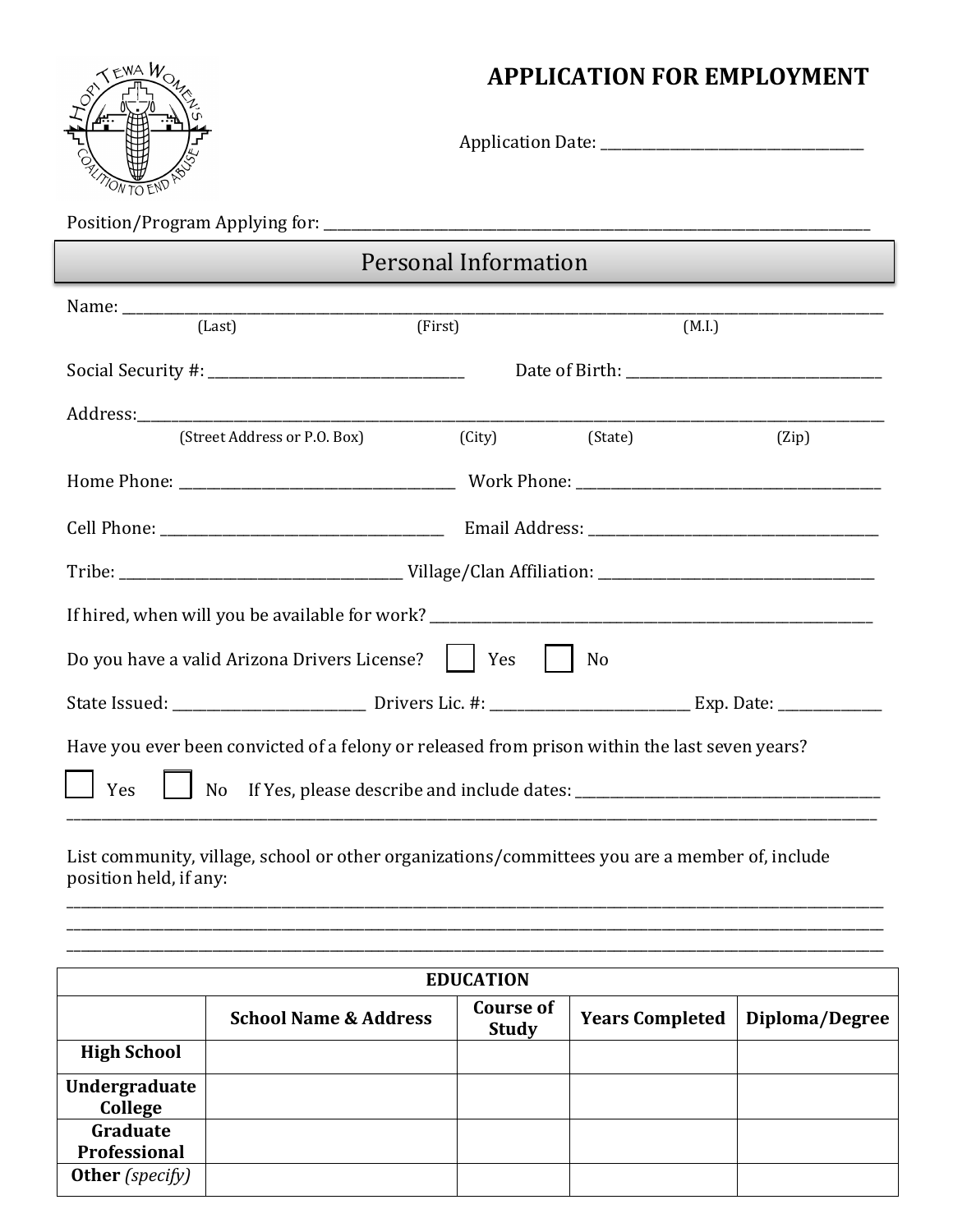Describe any specialized training, trade(s), apprenticeship, skills and extra-curricular activities:

| <b>EMPLOYMENT</b> |  |                                                                                                                                                                                                                                                                                                                                                                                                                                                                                  |  |
|-------------------|--|----------------------------------------------------------------------------------------------------------------------------------------------------------------------------------------------------------------------------------------------------------------------------------------------------------------------------------------------------------------------------------------------------------------------------------------------------------------------------------|--|
|                   |  |                                                                                                                                                                                                                                                                                                                                                                                                                                                                                  |  |
|                   |  |                                                                                                                                                                                                                                                                                                                                                                                                                                                                                  |  |
|                   |  | Salary Range:                                                                                                                                                                                                                                                                                                                                                                                                                                                                    |  |
|                   |  |                                                                                                                                                                                                                                                                                                                                                                                                                                                                                  |  |
|                   |  |                                                                                                                                                                                                                                                                                                                                                                                                                                                                                  |  |
|                   |  |                                                                                                                                                                                                                                                                                                                                                                                                                                                                                  |  |
|                   |  |                                                                                                                                                                                                                                                                                                                                                                                                                                                                                  |  |
|                   |  | Salary Range:                                                                                                                                                                                                                                                                                                                                                                                                                                                                    |  |
|                   |  |                                                                                                                                                                                                                                                                                                                                                                                                                                                                                  |  |
|                   |  |                                                                                                                                                                                                                                                                                                                                                                                                                                                                                  |  |
|                   |  | ,我们也不会有什么?""我们的人,我们也不会有什么?""我们的人,我们也不会有什么?""我们的人,我们也不会有什么?""我们的人,我们也不会有什么?""我们的人                                                                                                                                                                                                                                                                                                                                                                                                 |  |
|                   |  |                                                                                                                                                                                                                                                                                                                                                                                                                                                                                  |  |
|                   |  |                                                                                                                                                                                                                                                                                                                                                                                                                                                                                  |  |
| Job Title:        |  | Salary Range:<br>$\begin{array}{c c c c c} \hline \multicolumn{3}{c }{\textbf{1}} & \multicolumn{3}{c }{\textbf{1}} \\ \hline \multicolumn{3}{c }{\textbf{2}} & \multicolumn{3}{c }{\textbf{3}} \\ \hline \multicolumn{3}{c }{\textbf{4}} & \multicolumn{3}{c }{\textbf{5}} \\ \hline \multicolumn{3}{c }{\textbf{5}} & \multicolumn{3}{c }{\textbf{1}} \\ \hline \multicolumn{3}{c }{\textbf{1}} & \multicolumn{3}{c }{\textbf{2}} \\ \hline \multicolumn{3}{c }{\textbf{1}} &$ |  |
|                   |  |                                                                                                                                                                                                                                                                                                                                                                                                                                                                                  |  |
|                   |  |                                                                                                                                                                                                                                                                                                                                                                                                                                                                                  |  |
|                   |  |                                                                                                                                                                                                                                                                                                                                                                                                                                                                                  |  |
|                   |  | Phone Number:                                                                                                                                                                                                                                                                                                                                                                                                                                                                    |  |
|                   |  | <b>Salary Range:</b>                                                                                                                                                                                                                                                                                                                                                                                                                                                             |  |
|                   |  |                                                                                                                                                                                                                                                                                                                                                                                                                                                                                  |  |